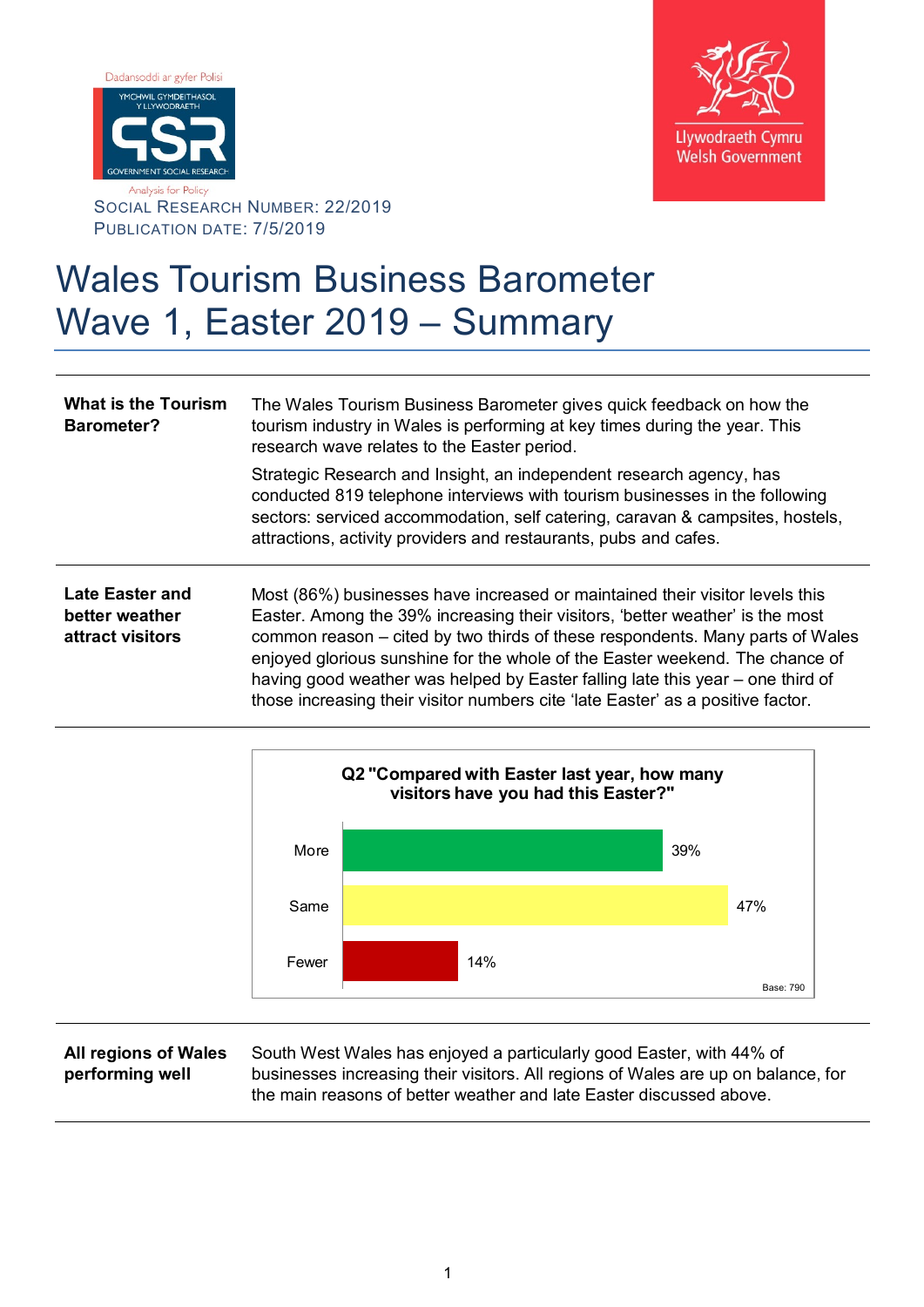**Sectors more able to capitalise on good weather at short notice have benefitted more**

Sectors where visitors don't have to book far in advance or at all have performed particularly well, whereas the self catering sector, where bookings tend to be made further in advance, has been steady.

The attractions sector is up overall, but indoor attractions have been quieter because 'good' weather for everyone else is not necessarily 'good' for them.



## **High confidence for the summer**

Following a fine Easter, the vast majority (85%) of operators are confident for the summer. A sunny Easter has led to the very weather-dependent caravan & camping sector feeling particularly optimistic – 97% of caravan & camping operators are confident for the summer.

A fuller report on this research wave will be published later in May.